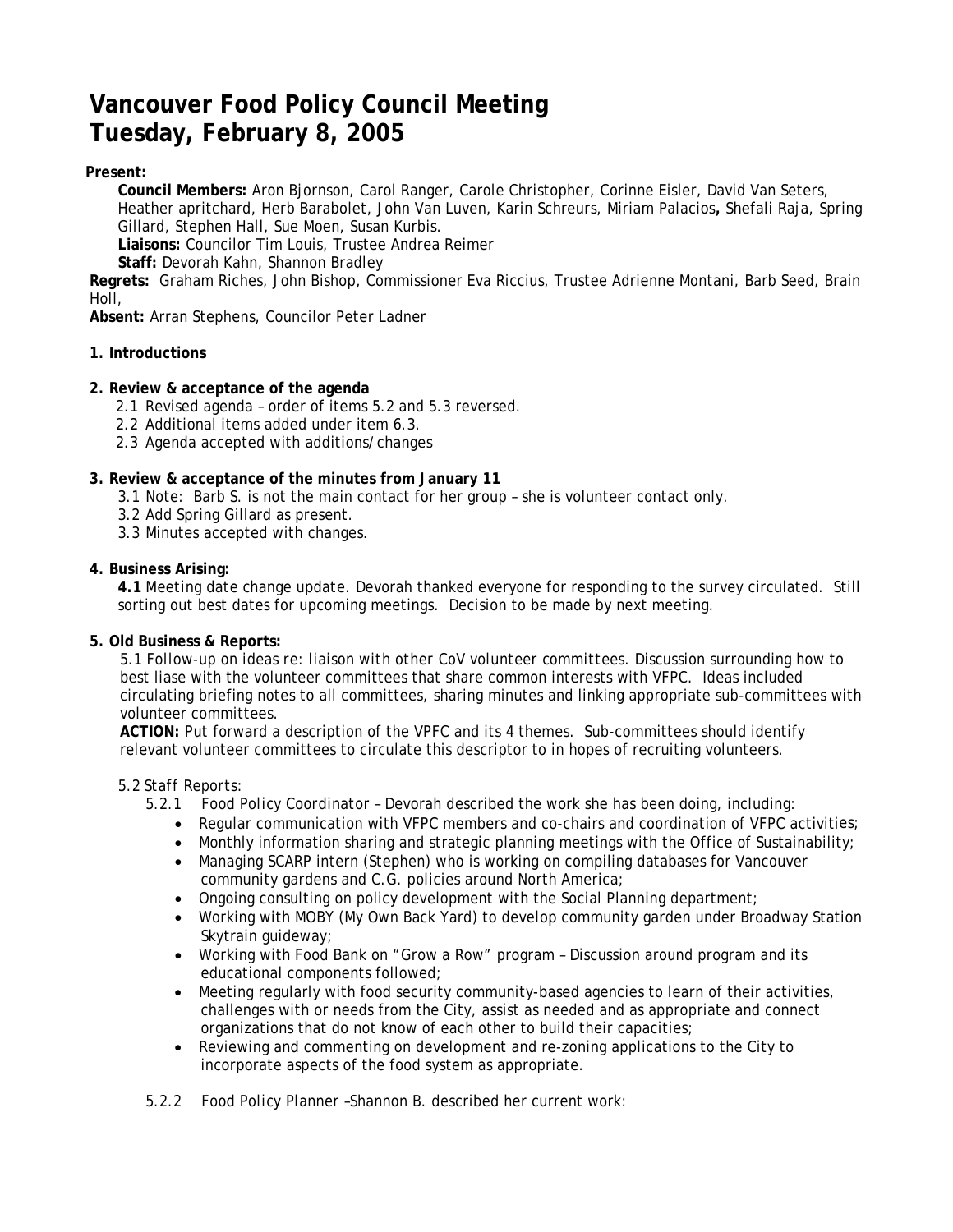- New Developments and Urban Agriculture: participate in SE False Creek development hearings and working with technical teams for both SEFC and the East Fraserlands;
- Attended Planning and Environment Committee meeting with the Park Board to review how to collaborate with the fruit trees on park property initiative;
- Presenting at the BC Association of Landscape Architects AGM, March 4;
- Updating website;
- Facilitating mapping research for the Food Assessment by Forum of Research Connections for Food (FORC);
- Ongoing policy development with the Social Planning department and continued outreach to city staff.

#### 5.3 *Sub-Committee Reports:*

5.3.1 *5 min "check-in" from sub-committees not presenting* 

**Food Charter** – has had 2 meetings. Working on creating a draft charter. Deciding where to go from here – council input? public input? Suggested to present longer report at next meeting.

**Food Waste/Coordinated Effort** – circulated draft overview. Would appreciate any feedback on this document.

**Increased Access to Groceries (Food Access)** – Met twice. Currently identifying target audience for message, doing research on studies that have already been done by other food policy councils. Specific direction is still to be determined.

REMINDER: Groups who would like to present at the next meeting need to book time on the agenda with Devorah in advance.

#### 5.3.2 *Institutional Purchasing Policies – David V*.

David V. presented on behalf of his group. Circulated overview and table. Requested additional topics or comments. It was noted that Vancouver Park Board, Vancouver School Board and City of Vancouver be addressed as separate entities.

Suggestion that starting with educational programs to create a groundswell of support may allow for a better outcome when going before Council. Communication and educational strategies need to be emphasized. \$3.77 million spent by City on food. Sustainable food purchasing policies should highlight the positive health benefits. Education has 2 targets – purchasing and policy/awareness.

Comments on Table Food waste/recovery – not relevant to purchasing Add packaging as part of waste reduction Another category for antibiotics/processed food. Add category for foods that are high in sugar/fat content? Put animal welfare under ecological integrity?

Devorah mentioned that CoV staff responsible for purchasing are displaying a heightened sensitivity to suggested purchasing policies due to the recently accepted ethical purchasing policy. As a result, it would be wise if the VFPC looked at creative strategies for policy change such as a food miles or other awareness raising activities which would lead to ownership of any proposed changes.

ACTION: Research additional institutional food purchasing policies. Contact other cities and large U.S. universities that have FPCs and seeing what they have identified.

## 5.3.3 *VFPC Goals/Objectives – David V.* Handout circulated.

Discussion around the pros/cons of setting measurable goals. Goals and objectives are important – whether they be measurable or more broad. More discussion is necessary. Mission statement can